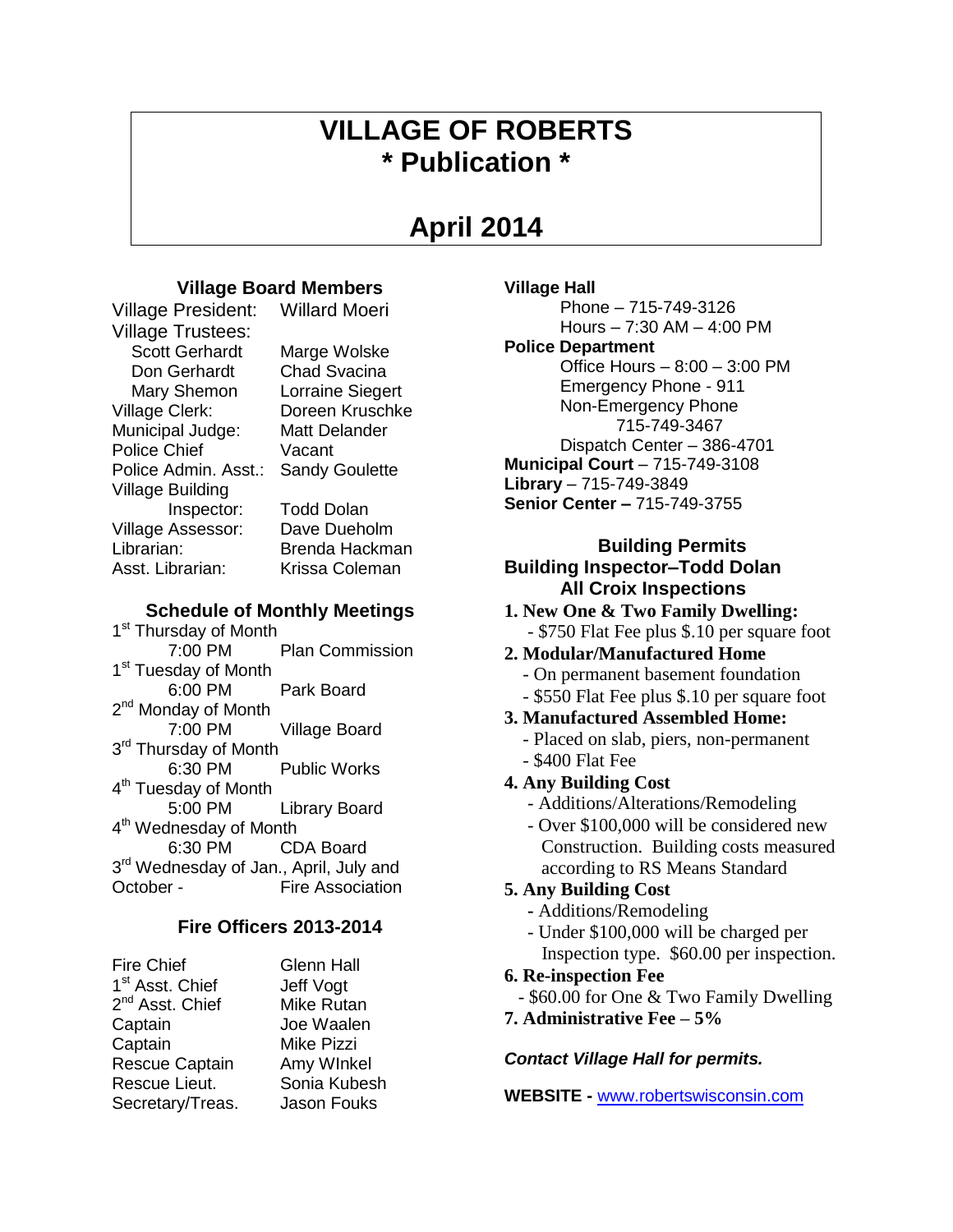# **Smoke Detectors**

When you set your clock ahead, did you remember to change the batteries in your smoke detectors?

Glenn Hall – Fire Chief

# **Burning Within the Village Limits**

Burning is not allowed in the Village unless you have a burning permit. Permits are issued by the Village Clerk.

Call the Fire Chief at 749-3425 to have your burning site approved. If the site is approved, he will notify the Clerk and then issue a permit. Remember to renew your burning permits. If you have questions, contact either the Fire Chief or the Village Clerk.



## **Park Building**

Are you planning a graduation, wedding, special event or just a party? Check out the Village Park Building. A serving area has been added for your convenience. If interested call the Village Clerk at 749-3126.

## **Reminder to Dog Owners**

This is a reminder to all dog owners! All dogs were to be licensed by April 1,

2014. If you have not done so, you are late. Please license your pet as soon as

possible. Contact the Village Clerk. Wisconsin State Statue #174 and

Village Ordinance #30-73; requires dog owners to provide current rabies vaccination, and annually license any dog over five (5) months of age. Any dog owner that has not licensed each dog they own, by April  $1<sup>st</sup>$ ; is subject to being issued a citation and fine for each offense.

The Village also requires dogs to be leashed. Every owner is responsible for collecting and appropriately disposing of feces deposited by their dog. **Please remember to pick up after your dog!!!**

## **Hazel Mackin Community Library**

Mon., Wed. & Fridays 10 AM-6 PM Tues. & Thurs. 1-8 PM Saturdays 10 AM-1 PM Registration for Summer Reading begins soon. Open to all ages (toddlers-adults) [www.robertspubliclibrary.org;](http://www.robertspubliclibrary.org/) "Like" us on facebook for information & updates; [HMCL@robertspubliclibrary.org;](mailto:HMCL@robertspubliclibrary.org) Phone: 715-749-3849

### **Severe Weather Siren**

The Village of Roberts has three severe weather sirens. They are located on Cherry Lane, Briarwood Blvd and Packer Drive. The purpose of the siren is to warn citizens that are outside.

If you hear the siren when outside, you should check your TV or radio and take shelter if necessary. Due to wind direction and windows closed, the sirens may not be heard inside your home.

## **Water/Sewer/Garbage Bills**

Are your bills high? Do you have a hard time paying the full amount on time? Consider paying ahead!

Pay your current quarter in full, this will eliminate late charges. Then the next two months, pay one third of your last bill each month. In the first month of the next quarter, you will have only a cleanup amount to pay.

If you have questions, please contact the Village Hall and we can help you out.

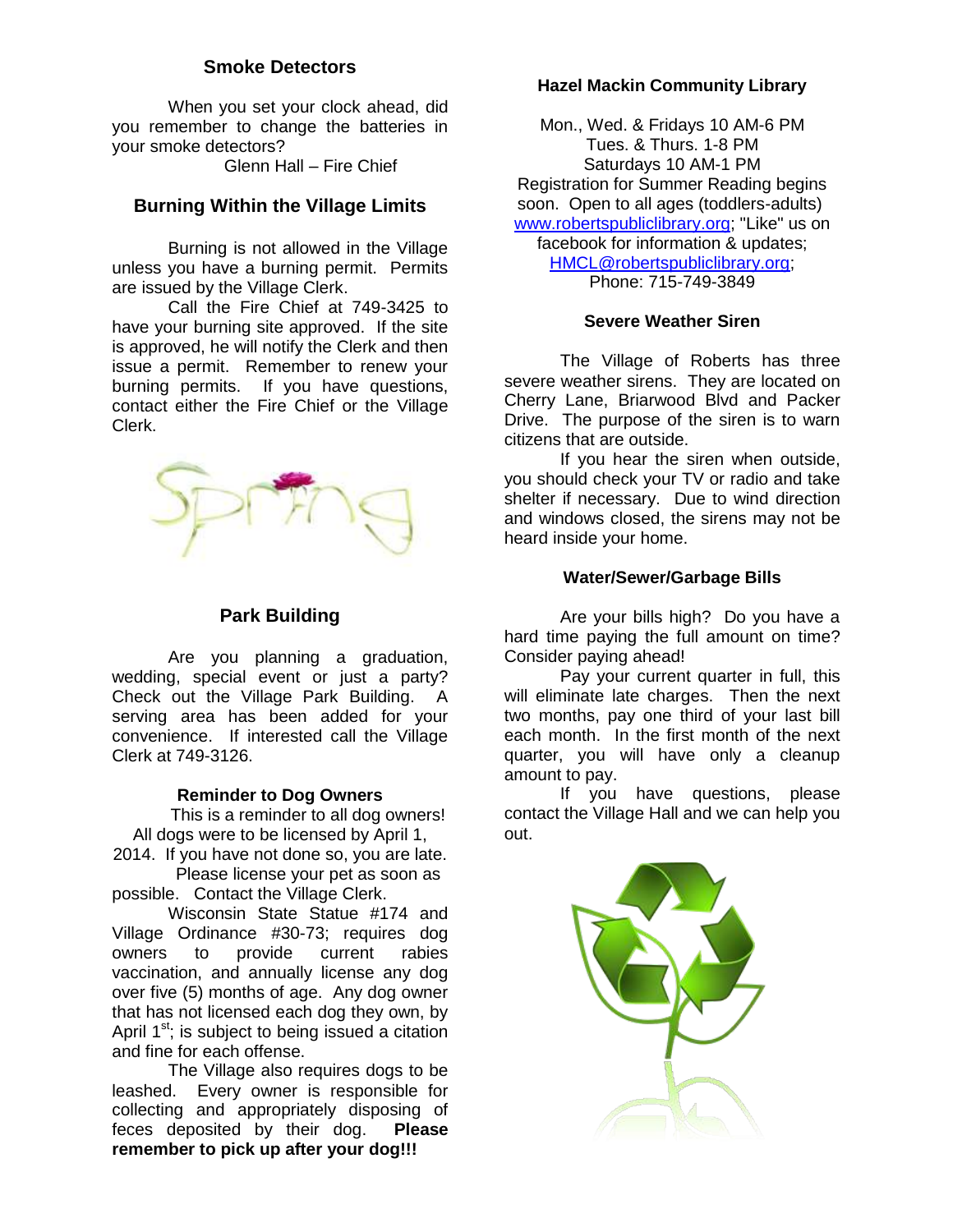### **RECYCLING OPPORTUNITY AVAILABLE AT WASTEWATER TREATMENT PLANT ONLY HOURS AVAILABLE**

#### **WEDNESDAY 5:00-8:00 PM SATURDAY 8:00-11:00 AM**

**SCRAPPY 107 W Maple Street Roberts, WI 54023 715-338-0417**

Printers Digital Cameras Video Cameras Calculators 2-Way Radios Fish Finders

#### **APPLIANCES**

Microwave Ovens, Washers Dryers, Hot Water Heaters, Stoves and many other items.

#### **AUTOMOTIVE**

Auto Electronics Lead Acid Batteries Battery Chargers Transformers Boat Motors **Alternators** Car Stereos Cordless Tools Generators Aluminum Rims Radiators Welders **Boosters** Power Tools

Lawn Mowers

#### **METALS**

Plumbing Parts Water Faucets Pots & Pans Electric Motors Stainless Sinks Rechargeable Batteries BBQ Grills Electric Skillets Silverware Breaker Boxes Wheel Weights Copper – Brass Aluminum in all forms

#### **REFRIGERATION EQUIPMENT**

Ice Machines Refrigerators Air Conditioners Dehumidifiers

#### **WE DO NOT ACCEPT:**

TV's and Monitors

#### **COMPOST SITE AND COMPOST/BRUSH PICKUP**

**Compost** – The compost site will be available on Wednesday's 5-8:00 PM and Saturday's 8- 11:00 AM. If using the compost site, you must dump your own bags of grass clippings/leaves. Brush is also accepted at the site.

**Compost/Brush Pickup –** This service is only available on Monday. Grass clippings/leaves will only be picked up if they are in BioBag Lawn & Leaf Bags. The bags are available at Roberts Grocery and Village Hall with prices as follows: \$1.00/bag; \$4.00 for 5 bags or \$7.50 for 10 bags**. Brush pickup is only on Monday. No curbside the week of Memorial Day**. The brush pickup is not for total tree removal.

#### **Spring Clean Up Days at Veolia**

Clean up days are set from April 19 to May 17, 2014. The hours are Monday-Friday 7:00 AM – 4:00 PM and Saturday 7:00 AM – 11:30 AM. Permits are required which are purchased at the Village Hall for \$20.00. If you need a list of items eligible, contact Village Hall at 715-749-3126.

Computer Cell Phones Electronic Boards Amplifiers All Batteries Lap Tops MPS Player PDA's Gaming Systems Metal Detectors Ink Cartridges Scanners Power Supplies Cable Equipment Computer Hardware Industrial Electronics Medical Equipment Lab Equipment Laser Printers Copy Machines TIVO's & DVR's GPS Units DVD Players Satellite Boxes Phone Systems Toner Cartridges

**CONSUMER ELECTRONICS**